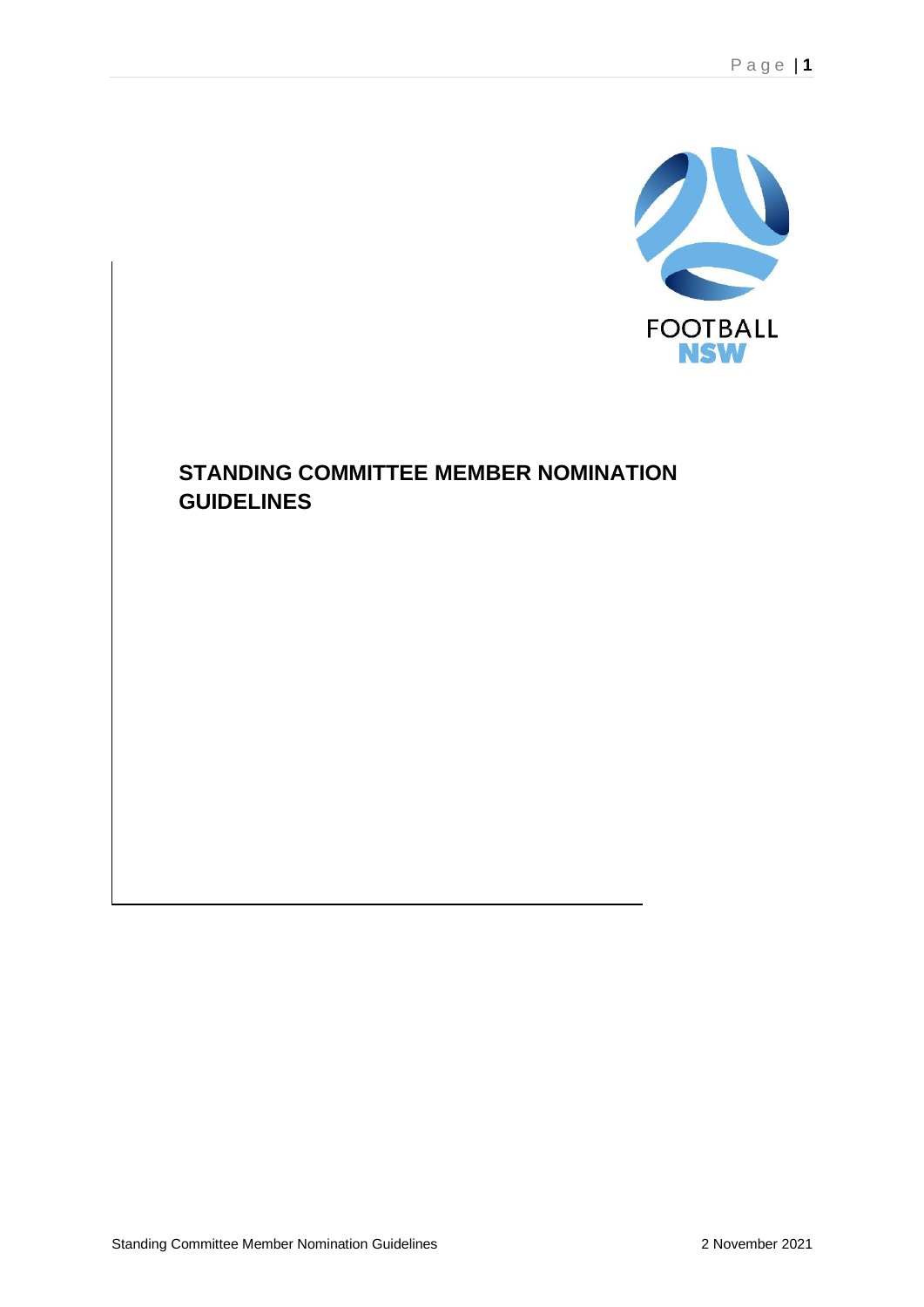| <b>Contents</b>                                             |  |
|-------------------------------------------------------------|--|
|                                                             |  |
|                                                             |  |
| CALL FOR NOMINATIONS TO BECOME STANDING COMMITTEE MEMBERS 5 |  |
|                                                             |  |
|                                                             |  |
|                                                             |  |
|                                                             |  |
|                                                             |  |
|                                                             |  |
| ANNEXURE 4 - LEAGUE THREE MEN'S STANDING COMMITTEE  14      |  |
| ANNEXURE 5 - COACHES AND TECHNICAL ADVISORY PANEL 15        |  |
|                                                             |  |
|                                                             |  |
|                                                             |  |
|                                                             |  |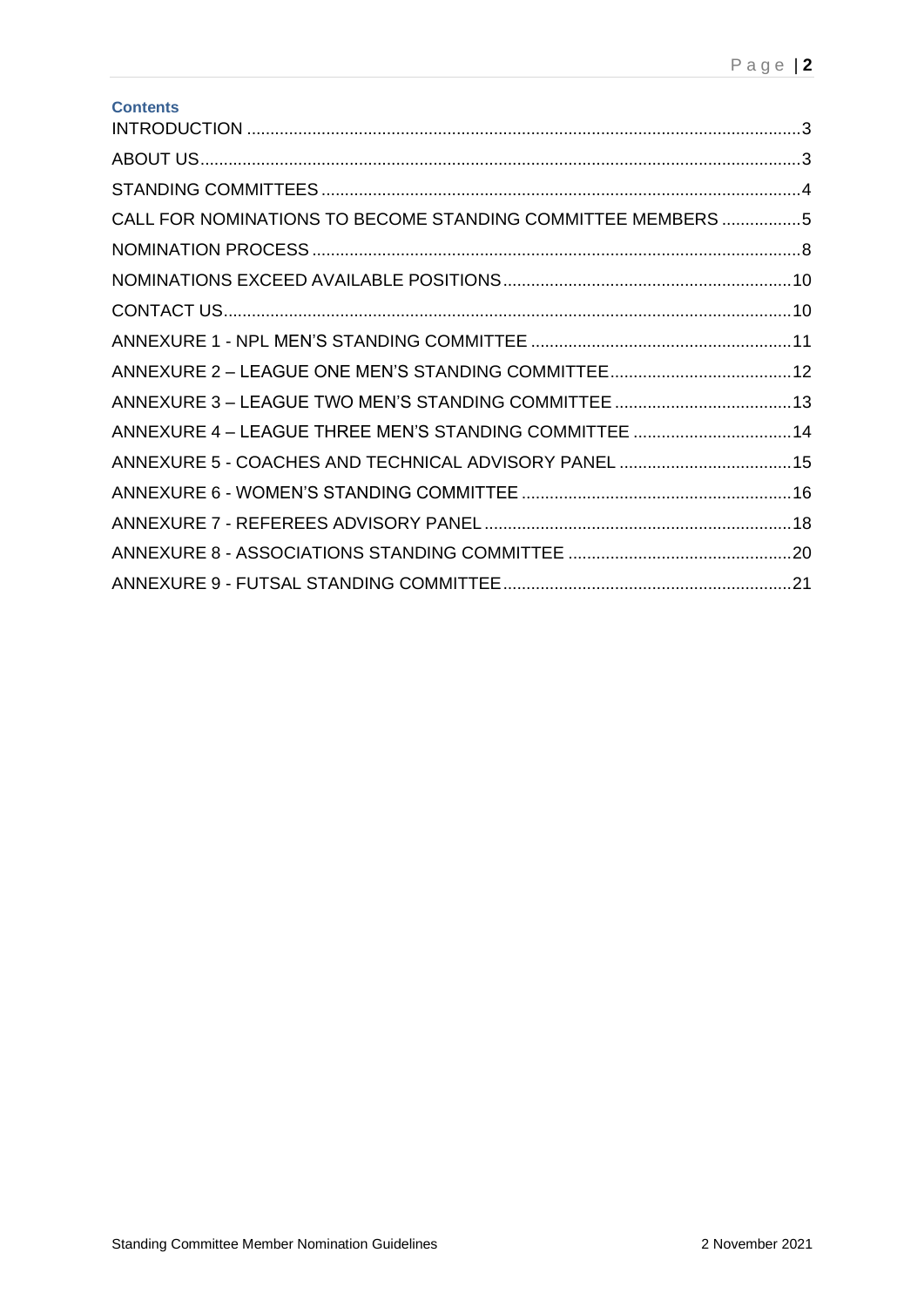

# **Standing Committee Member Nomination Guidelines**

# **INTRODUCTION**

Football NSW Limited (**FNSW**) is seeking nominations for candidates to become members of the following Standing Committees:

- (a) NPL Men's Standing Committee;
- (b) League One Men's Standing Committee;
- (c) League Two Men's Standing Committee;
- (d) League Three Men's Standing Committee;
- (e) Coaches and Technical Advisory Panel;
- (f) Referees Advisory Panel;
- (g) Women's Standing Committee;
- (h) Associations Standing Committee; and
- (i) Futsal Standing Committee.

This document explains the following:

- **About Us**: An overview of FNSW and the services provided by FNSW to the broader football community in New South Wales;
- **Standing Committees:** An overview of FNSW's Standing Committees;
- **Call for Nominations:** A description of the positions for which the FNSW Board is seeking nominations for candidates to become Standing Committee members; and
- **Nomination Process:** An overview of the process, criteria and timeline for the calling of nominations.

#### **ABOUT US**

FNSW is the governing body for Football and Futsal in New South Wales, with the exception of the northern regions of NSW (the governing body for which is Northern NSW Football). FNSW is Australia's largest state-based sporting organisation with over 230,000 registered players and approximately 600 Football clubs under our banner.

FNSW is a member of the national governing body, Football Australia (**FA**). The headquarters of FNSW are located at Valentine Sports Park, which is a multipurpose sporting complex which caters for various groups, as well as individuals.

FNSW is responsible for providing competition playing structures, coaching and development services and sport specific educational programs for junior and senior, male and female players from over 30 local Association-based competitions, through to semi-professional and professional levels within NSW.

FNSW is also responsible for technical and game development as well as all facets of corporate governance which includes risk management and adherence to all FNSW policies.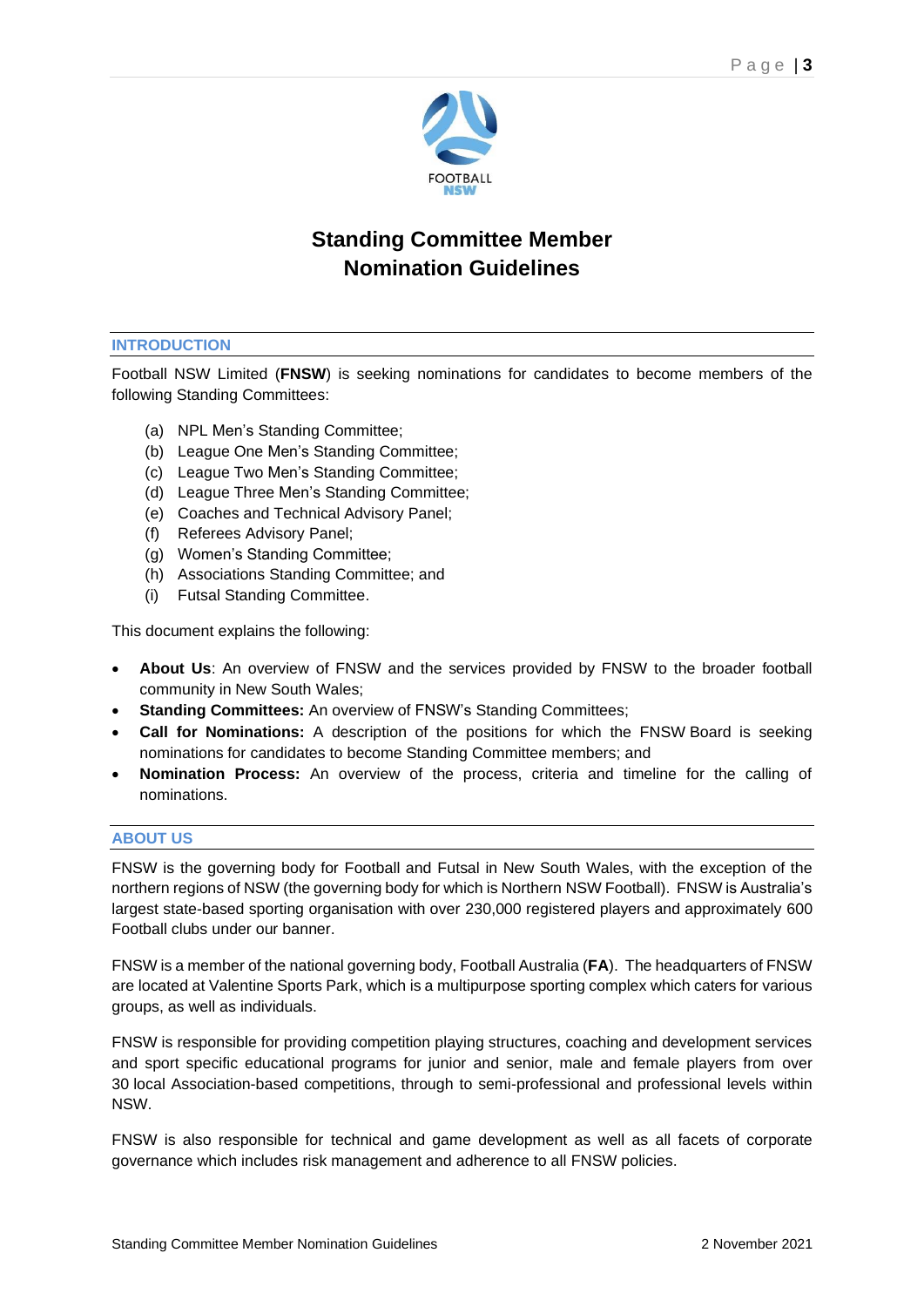# **STANDING COMMITTEES**

The Standing Committees were created to represent the interests of various stakeholders in Football in NSW.

The purpose and goal of Standing Committees is to act as important vehicles for assisting FNSW in achieving a better environment and value equation for the Football community. This includes all participants in our game, including players (men and women, elite and grassroots, junior and senior), coaches, referees, administrators and the broader Football community. The terms of reference of each of the Standing Committees is set out in Schedule 3 of the FNSW By-Laws. A copy of the By-Laws can be found on the FNSW website by clicking [here.](https://footballnsw.com.au/wp-content/uploads/2021/11/Football-NSW-By-Laws-as-2-November-2021.pdf)

A summary of the key functions of the Standing Committees for which nominations are being called is set out in **Annexures 1 to 9** of this document.

Once nominations have been received and appointments made to Standing Committees, the Standing Committees will need to meet to elect Chairs and Deputy Chairs who will then be invited to become registered voting members of FNSW and will, among other things, be entitled to attend, speak and vote at general meetings of FNSW.

Please be advised that the FNSW Annual General Meeting (**AGM**) in relation to the 2020-21 financial year is currently due to be held on **Friday, 25 March 2022**.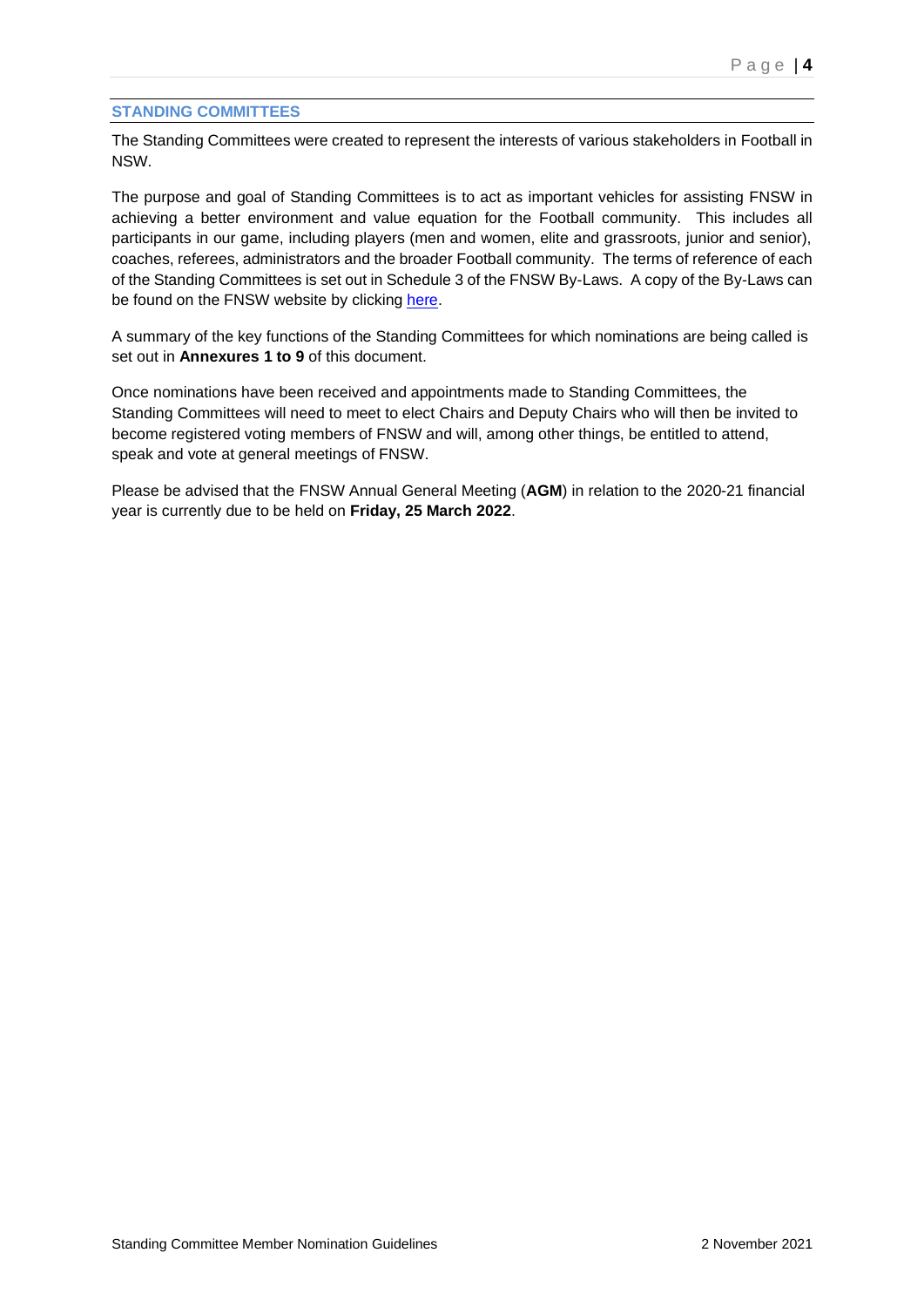# **CALL FOR NOMINATIONS TO BECOME STANDING COMMITTEE MEMBERS**

The terms of office of current Standing Committee members expire on 31 December 2021 and so, pursuant to Schedule 3, paragraph 3(c) of the FNSW By-Laws (**By-Laws**), the FNSW Board is calling for candidates to be nominated to become members of the following Standing Committees with effect from 1 January 2022:

| <b>Standing Committees</b>                            | <b>Positions available</b>                                                                                                                                                                                                                           |
|-------------------------------------------------------|------------------------------------------------------------------------------------------------------------------------------------------------------------------------------------------------------------------------------------------------------|
| <b>NPL Men's Standing</b><br>Committee                | One person nominated by each NPL Men's Club as<br>Eligible Nominator.                                                                                                                                                                                |
| League One Men's<br><b>Standing Committee</b>         | One person nominated by each League One Men's Club as<br>Eligible Nominator.                                                                                                                                                                         |
| League Two Men's<br><b>Standing Committee</b>         | One person nominated by each League Two Men's Club as<br>Eligible Nominator.                                                                                                                                                                         |
| League Three Men's<br><b>Standing Committee</b>       | One person nominated by each League Three Men's Club as<br>Eligible Nominator.                                                                                                                                                                       |
| <b>Coaches and Technical</b><br><b>Advisory Panel</b> | Up to six Nominated Members each nominated by two Eligible<br>Nominators with the following preferred mix:                                                                                                                                           |
|                                                       | At least two persons who have an "A" license, "B" license or<br>"C" license for coaches (or the equivalent thereof) (Advanced<br>Licence), who have been nominated by two Eligible Nominators.                                                       |
|                                                       | No more than one person who has a "goalkeeper" diploma<br>(Goalkeeper Diploma), who has been nominated by two Eligible<br>Nominators.                                                                                                                |
|                                                       | At least one person who has a "junior" license, "youth" license or a<br>"grassroots" licence (or the equivalent thereof) (Community Licence),<br>who has been nominated by two Eligible Nominators.                                                  |
|                                                       | At least one person who coaches a Women's football team in the State<br>(at any level), or who has done in the last 12 months, who has been<br>nominated by two Eligible Nominators.                                                                 |
|                                                       | No more than one person who coaches a futsal team in the State (at<br>any level) or who has done so in the last 12 months, who has been<br>nominated by two Eligible Nominators.                                                                     |
| Women's Standing<br>Committee                         | Up to eight Nominated Members (at least 50% of whom must be<br>female) each nominated in accordance with the By-Laws with the<br>following preferred mix:                                                                                            |
|                                                       | No more than two persons who play for, coach, manage or administer<br>a Women's team or Club in an Association Zone or Branch Zone<br>competition, or who have done so in the last 12 months, who have<br>been nominated by two Eligible Nominators. |
|                                                       | No more than two persons who play for, coach, manage or administer<br>a Women's premier league or state league Club, or who have done so                                                                                                             |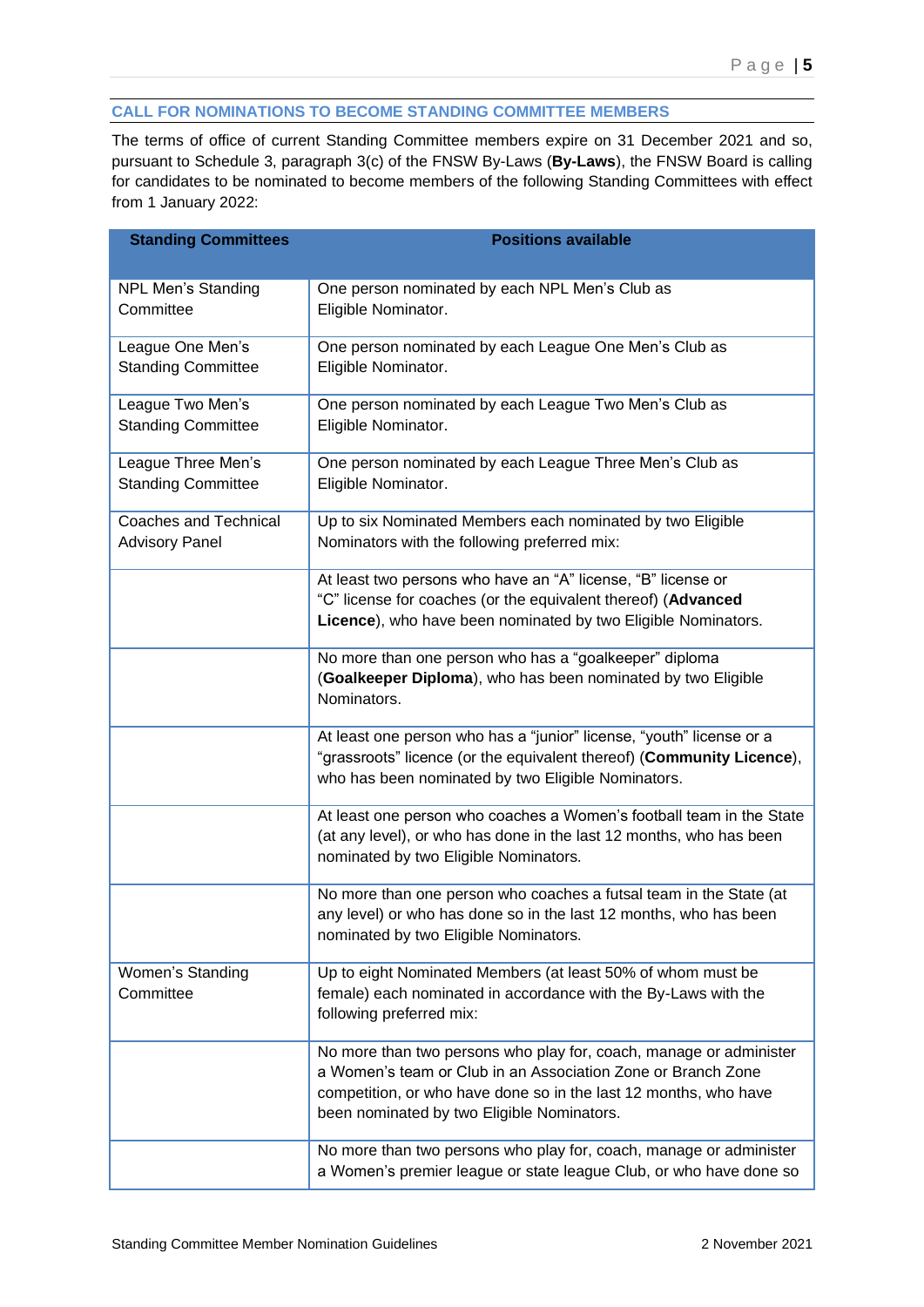|                                           | in the last 12 months, who have been nominated by two Eligible<br>Nominators.                                                                                                                                                                     |
|-------------------------------------------|---------------------------------------------------------------------------------------------------------------------------------------------------------------------------------------------------------------------------------------------------|
|                                           | No more than two persons who play for, coach, manage or administer<br>a Women's team or Club in the State (at any level), or who have done<br>so in the last 12 months, nominated by two Association Zones as the<br>Eligible Nominators.         |
|                                           | No more than two persons who play for, coach, manage or administer<br>a Women's team or Club in the State (at any level), or who have done<br>so in the last 12 months, nominated by the two Branch Zones as the<br>Eligible Nominators.          |
| Referees Advisory Panel                   | Up to two Nominated Members each nominated in accordance with the<br>By-Laws with the following preferred mix:                                                                                                                                    |
|                                           | At least two persons who hold Level 1 Referee accreditation and have<br>officiated at FIFA or national level, who have been nominated by two<br>Eligible Nominators.                                                                              |
|                                           | At least one person who holds Level 1 Referee accreditation and has<br>officiated at premier league or state league level (men's or women's),<br>who has been nominated by two Eligible Nominators.                                               |
|                                           | At least one person who holds Level 3 Referee accreditation and is a<br>member of a Referees Body, who has been nominated by two<br>Referees Bodies as Eligible Nominators.                                                                       |
|                                           | No more than one person who holds Level 3 Futsal Referee<br>accreditation and officiates for the NSW Futsal Referees Association,<br>or who has done so in the last five years, who has been nominated by<br>the NSW Futsal Referees Association. |
| <b>Associations Standing</b><br>Committee | One person nominated by each metropolitan Association as Eligible<br>Nominator.                                                                                                                                                                   |
|                                           | One person nominated by each Branch as Eligible Nominator.                                                                                                                                                                                        |
| <b>Futsal Standing</b><br>Committee       | Eight persons nominated by two Futsal Clubs or Futsal Centres as<br>Eligible Nominators.                                                                                                                                                          |

Members of Standing Committees are entitled to serve for a term of up to two years and are eligible for re-appointment for three further terms. The term of the next set of members of Standing Committees will commence on 1 January 2022 and expire on 31 December 2023.

However, as stakeholders are aware, due to a restructure of the Football NSW Men's Competitions, the Football NSW League Three Men's Competition (formerly, the NPL 4 Competition) will cease to exist at the end of the 2022 season.

Consequently, as advised [separately](https://footballnsw.com.au/wp-content/uploads/2021/11/Letter-to-Members-02.11.2021.pdf), a number of amendments will need to be made to the Football NSW Constitution and to the Football NSW By-laws ahead of the 2023 season to reflect this change, including removing the League Three Men's Standing Committee.

In addition to this, FNSW is in the process of a Constitutional Review and Governance Improvement Project which may also impact the Standing Committees and Inter-Club Zone Councils.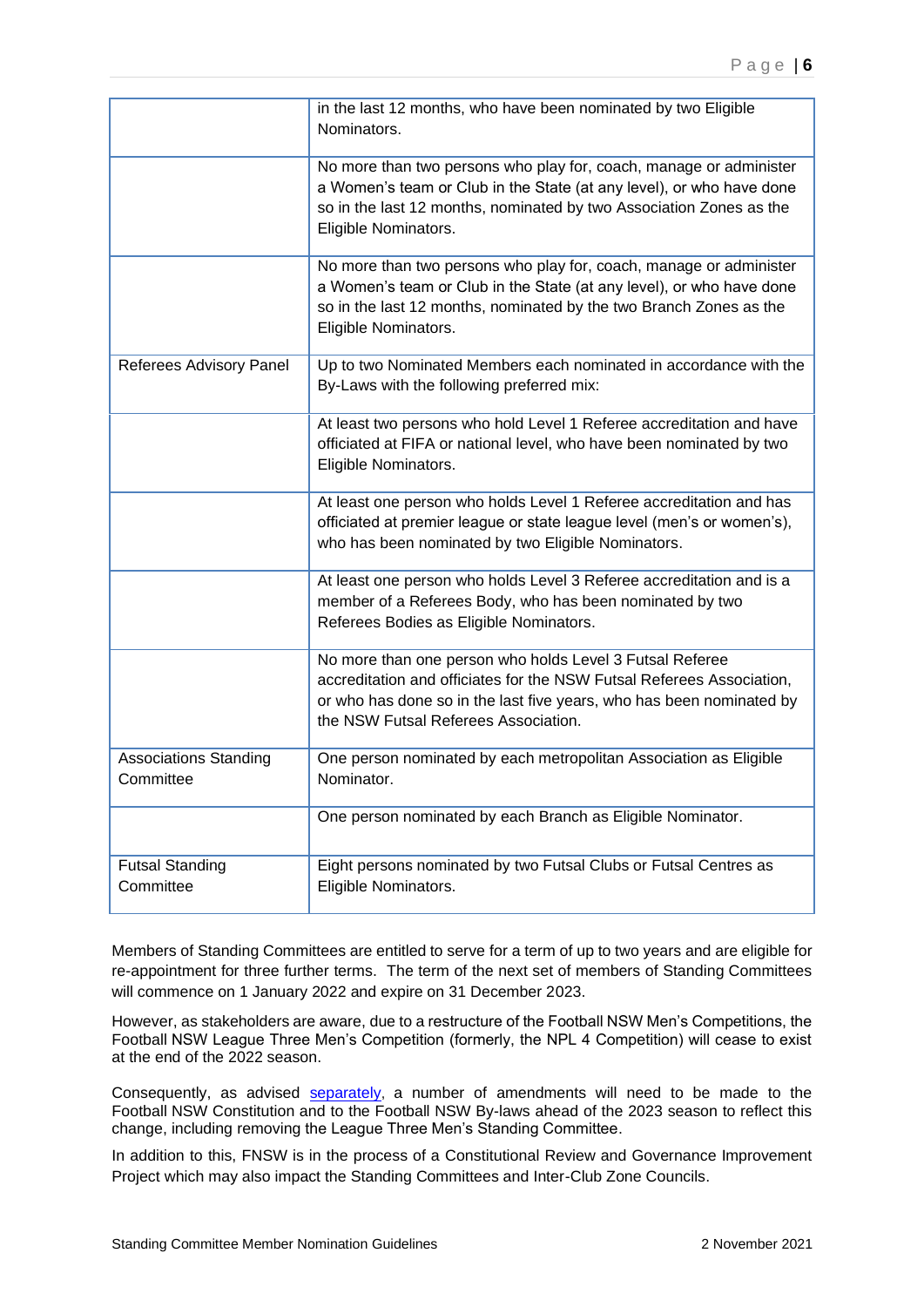Therefore, all nominees for Standing Committees and the Inter-Club Zone Councils (in particular those intending to stand for Chair or Deputy Chair) should be aware that the above may result in a reduction in the terms of office of Standing Committee and Inter-Club Zone Council members and a reduction in the period for which the Chairs and Deputy Chairs of Standing Committees and Inter-Club Zone Councils will remain voting members of FNSW.

FNSW will continue to update stakeholders on these possible changes.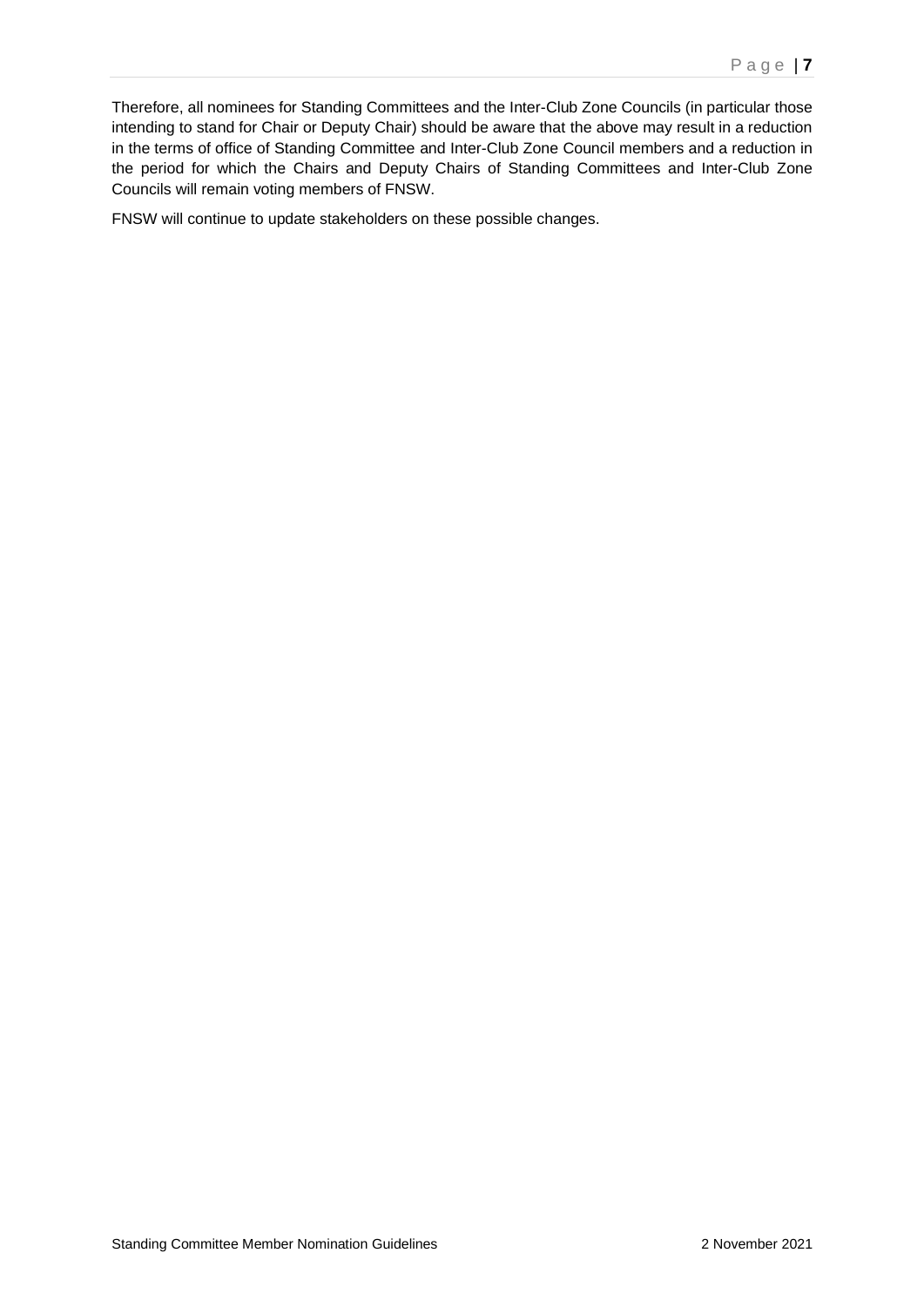#### **NOMINATION PROCESS**

## **Eligibility**

In accordance with Schedule 3, paragraph 3 of the By-Laws, a person is eligible to be a Nominated Member of a Standing Committee if:

- (a) they are 18 years of age or over;
- (b) they undertake to be bound by the Standing Committee Code of Conduct;
- (c) they reside in the State (as defined in the By-Laws); and
- (d) they are nominated by Eligible Nominators in accordance with the By-Laws.

## **Criteria to be eligible for nomination**

## *STEP 1: You must be nominated by an Eligible Nominator(s)*

To be eligible to be nominated, you must:

- in the case of nominations for the NPL Men's, League One Men's, League Two Men's and League Three Men's Standing Committees, be nominated by the authorised representative of a Club in the relevant competition.
- in the case of nominations for the Associations Standing Committee, be nominated by a metropolitan Association or Branch as Eligible Nominator; or
- in the case of nominations for the **Coaches and Technical Advisory Panel**, the **Women's Standing Committee**, the **Referees Advisory Panel** and the **Futsal Standing Committee**, specify the category of membership in respect of which you are being nominated (if relevant), submit a short biography about yourself which includes brief responses addressing the Selection Criteria (no more than 1,000 words in total) and be nominated by the relevant Eligible Nominator(s),

in accordance with Schedule 3, paragraph 3(c) of the By-Laws.

#### Eligible Nominator:

**"Eligible Nominator"** is defined in Schedule 1 of the By-Laws as "*where the context requires a Registered Participant, Association Zone, Branch Zone, Club, Futsal Club or Futsal Centre*", and further defined in respect of specific Standing Committees in Schedule 3, paragraphs 8 to 16 of the By-Laws.

**"Registered Participant"** is defined in Schedule 1 of the By-Laws as *"…a person registered by Football NSW under article 7.3 of the Constitution in the category of:*

- *(a) player (including junior players) in any competition recognised by the Company;*
- *(b) Accredited referee;*
- *(c) Accredited coach; or*
- *(d) any other individual that Football NSW recognises as contributing to Football in the State;"*

Where there is a requirement that an individual be nominated by two Eligible Nominators, those Eligible Nominators cannot be the same entity. For example, if an Association wishes to nominate an individual to the Coaches and Technical Advisory Panel (where there is the requirement that there be two Eligible Nominators), that Association must find a second Eligible Nominator – two representatives of the Association cannot act as the Eligible Nominators unless one of them otherwise satisfies the definition of Eligible Nominator, for example, as a Registered Participant.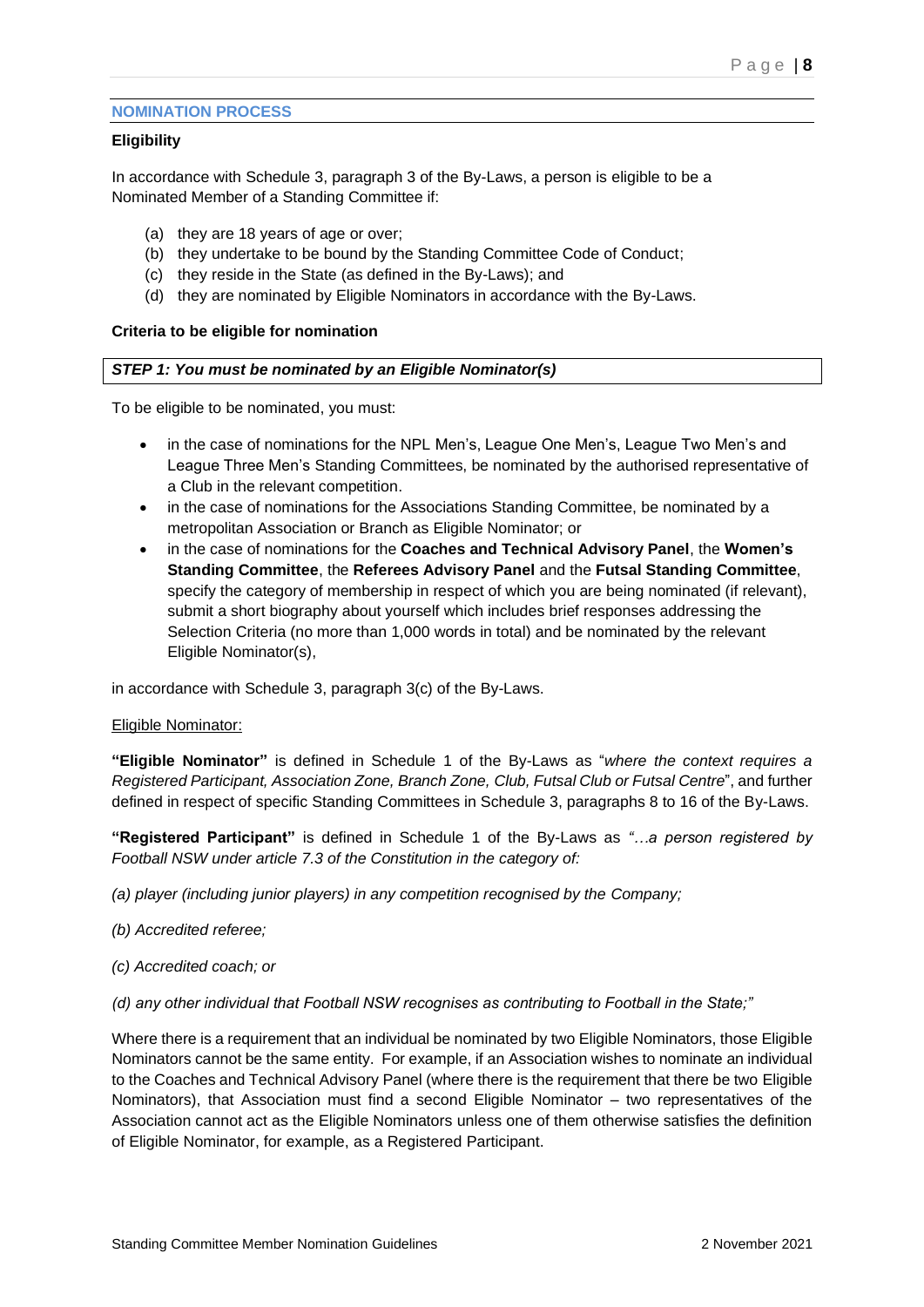Please also note the following:

- you can only sit on **one** Standing Committee at a time;
- you may sit on the NPL Men's, League One Men's, League Two Men's and League Three Men's Standing Committee **and** on the relevant Inter-Club Zone Council;
- if you have been elected or nominated by a metropolitan Association, Branch or Inter-Club Zone to become a voting member of FNSW in accordance with Schedule 2, paragraph 8 of the By-Laws, you are eligible to be a Nominated Member of a Standing Committee, however, you are **not** eligible to be elected Chair or Deputy Chair of a Standing Committee (refer Schedule 3, paragraph 5(e) of the By-Laws);
- with the exception of metropolitan Associations and Branches (which can nominate up to two nominees for membership of the Women's Standing Committee), an Eligible Nominator may only nominate one candidate for membership on each Standing Committee; and
- it is your responsibility to ensure that your nominators are Eligible Nominators (as defined) and that Nomination Forms are correctly completed. FNSW will not responsible for invalidly completed Nomination Forms and may not review Nomination Forms until after the deadline.

# *STEP 2: You must complete the prescribed Standing Committee Nomination Form*

You must correctly complete and sign the relevant prescribed Standing Committee Nomination Form. The Standing Committee Nomination Form must be signed by the Eligible Nominator(s) and the nominee.

Prescribed Standing Committee Nomination Forms can be located on our website by clicking [here.](https://footballnsw.com.au/about/standing-committees/)

If nominating for the **Coaches and Technical Advisory Panel**, the **Women's Standing Committee**, the **Referees Advisory Panel** or the **Futsal Standing Committee**, in addition to completing the prescribed Standing Committee Nomination Form, you must also submit a short biography about yourself which includes brief responses addressing the Selection Criteria (no more than 1,000 words in total).

A template document for the biography can be located on our website by clicking [here.](https://footballnsw.com.au/about/standing-committees/)

# *STEP 3: You must undertake to be bound by the Standing Committee Code of Conduct*

You must undertake to be bound by the Standing Committee Code of Conduct. This code is consistent with best practice and other codes adopted by FNSW such as the code of conduct for FNSW tribunal members.

The Standing Committee Code of Conduct can be located on our website by clicking [here.](https://footballnsw.com.au/about/standing-committees/)

# *STEP 4: Lodgement of prescribed Standing Committee Nomination Form*

You must lodge a correctly completed and signed prescribed Standing Committee Nomination Form via an electronic attachment to the following email address **by no later than 5.00pm on Thursday, 18 November 2021:**

Email: [standingcommittees@footballnsw.com.au](mailto:standingcommittees@footballnsw.com.au)

If nominating for the **Coaches and Technical Advisory Panel**, the **Women's Standing Committee**, the **Referees Advisory Panel** or the **Futsal Standing Committee**, in addition to submitting the prescribed Standing Committee Nomination Form, you must also lodge the short biography (referred to in Step 2 above). The biography must be lodged at the above email address and by the above deadline.

**Nominations will not be accepted by FNSW if the prescribed Standing Committee Nomination Form and biography (if relevant) are not correctly completed and received at the above email address by the above deadline.**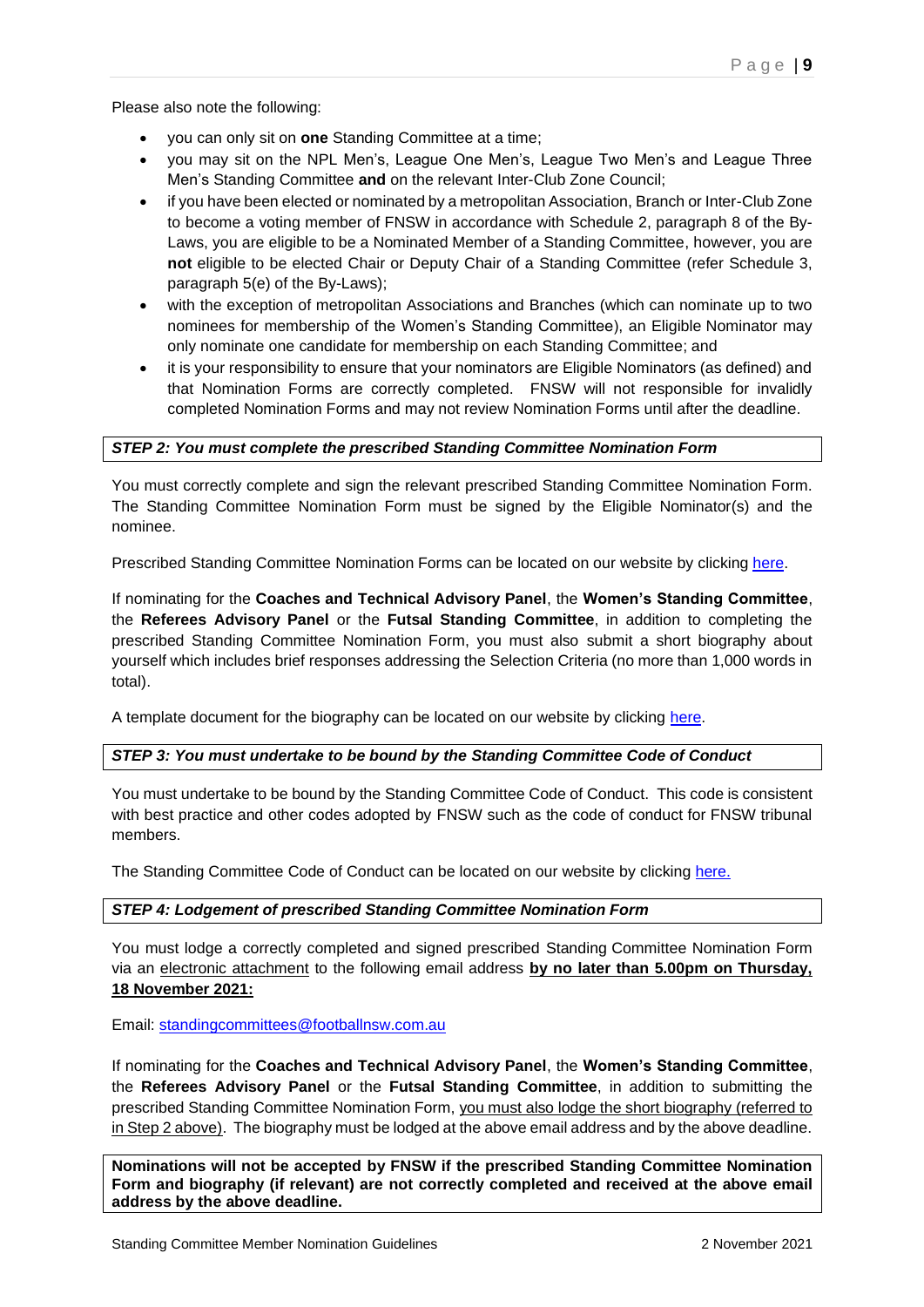# **NOMINATIONS EXCEED AVAILABLE POSITIONS**

In the event the number of valid nominations exceeds the number of positions to be filled by Nominated Members on either the **Coaches and Technical Advisory Panel**, the **Women's Standing Committee**, the **Referees Advisory Panel** or the **Futsal Standing Committee**, an independent Nominations Committee will consider each nominee and will:

- i. Assess the nominee's experience and qualifications;
- ii. Assess that the nominee has not been involved in activities which could, or could reasonably be perceived to, materially interfere with the nominee's ability to act in the best interests of the relevant Standing Committee and/or FNSW;
- iii. Assess that the nominee is free from any interest and any relationship which could, or could reasonably be perceived to, materially interfere with the nominee's ability to act in the best interests of the relevant Standing Committee and/or FNSW;
- iv. Assess the nominee's commitment to and record of ethical and disciplinary behaviour including not having been the subject of an adverse finding or the current subject of an inquiry or investigation by any statutory, regulatory or law enforcement authority or agency including a disciplinary body of FIFA, the AFC, FA or FNSW relating to any ethical or disciplinary matter (collectively, the **Selection Criteria**), and
- v. In the case of nominees for the **Coaches and Technical Advisory Panel**, the **Women's Standing Committee** and the **Referees Advisory Panel**, take into account the recommended structure of those Standing Committees as set out in Schedule 3, paragraphs 12.2, 13.2 and 14.2 of the FNSW By-Laws, respectively,

and may, in its absolute discretion and acting in good faith, approve or object to the nominee becoming a Nominated Member of the relevant Standing Committee.

The Nominations Committee comprises the independent members of the Football NSW Legal & Regulatory Committee.

A decision made by the Nominations Committee is final and not subject to challenge.

Unless the Nominations Committee approves a nominee, the nominee is not eligible to become a Nominated Member of the relevant Standing Committee.

The FNSW Board must ratify the nomination of a nominee approved by the Nominations Committee.

## **CONTACT US**

Any queries in relation to Standing Committees and the Inter-Club Zone Councils should be directed by email to:

Mr Michael Kantarovski Legal & Regulatory Officer Football NSW Limited Email: [standingcommittees@footballnsw.com.au](mailto:standingcommittees@footballnsw.com.au)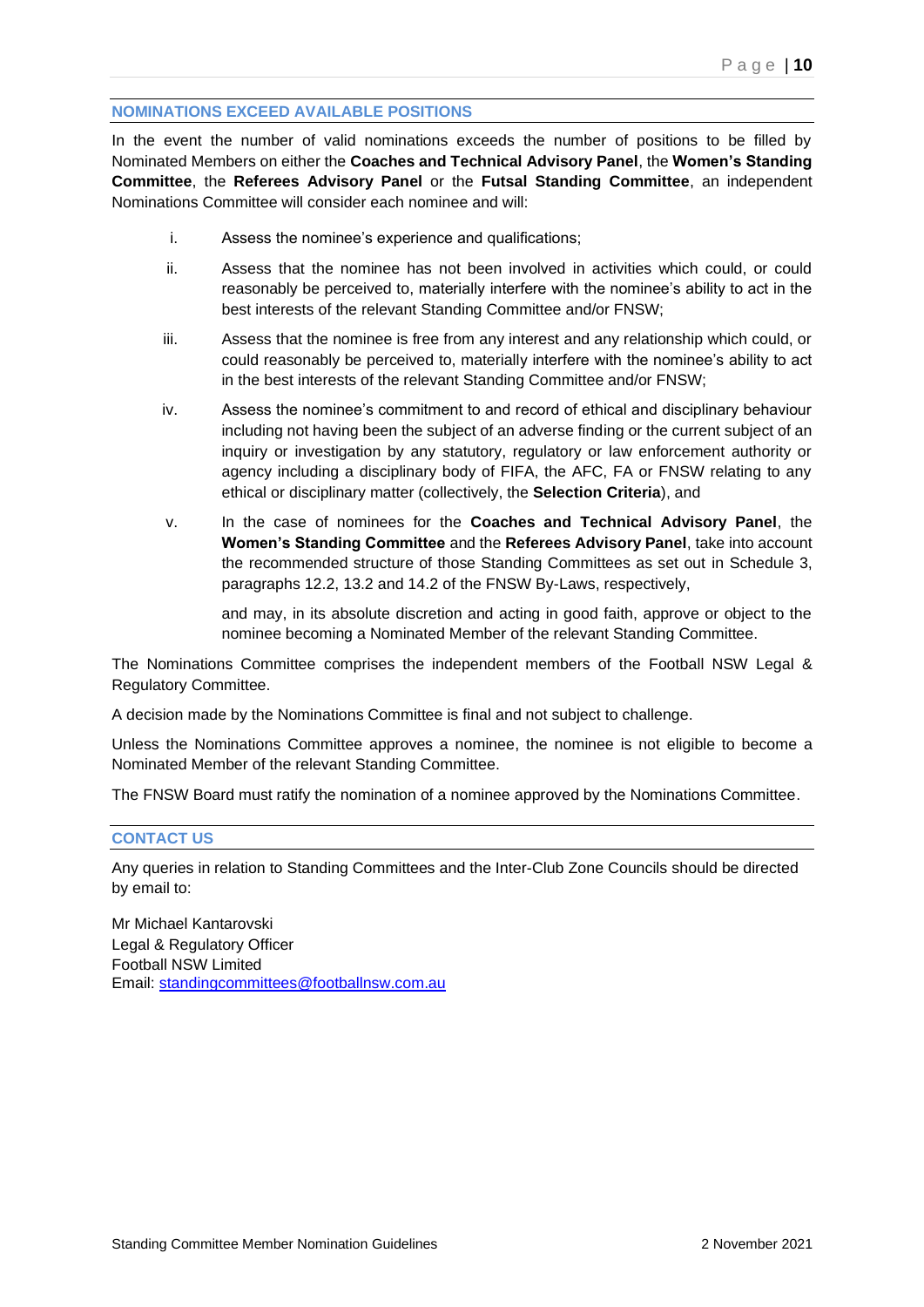# **ANNEXURE 1 – NPL MEN'S STANDING COMMITTEE**

#### **By-Laws relating to the NPL Men's Standing Committee**

The terms of reference for the NPL Men's Standing Committee can be found in Schedule 3, paragraphs 1 to 8 of the By-Laws.

#### **Functions of the NPL Men's Standing Committee**

The NPL Men's Standing Committee is to advise the Board on strategic matters relating to the NPL Men's competition.

This Standing Committee may make recommendations to the FNSW Board on measures to promote, develop and improve NPL Men's in accordance with the National Curriculum or any other matter relating to the conduct of NPL Men's.

In addition, this Standing Committee must determine how the Chair and Deputy Chair are to exercise their votes as voting members of FNSW at any general meetings of FNSW.

#### **Who can be members on the NPL Men's Standing Committee?**

The composition of the NPL Men's Standing Committee will be not more than one person nominated by each NPL Men's Club as Eligible Nominator.

#### **Call for Nominations on the NPL Men's Standing Committee**

The FNSW Board is seeking one person nominated by each NPL Men's Club as Eligible Nominator to become members of the NPL Men's Standing Committee.

#### **Members of FNSW on the NPL Men's Standing Committee**

At the first meeting of the NPL Men's Standing Committee, Standing Committee members must elect one of their own as the Chair and the Deputy Chair of the NPL Men's Standing Committee.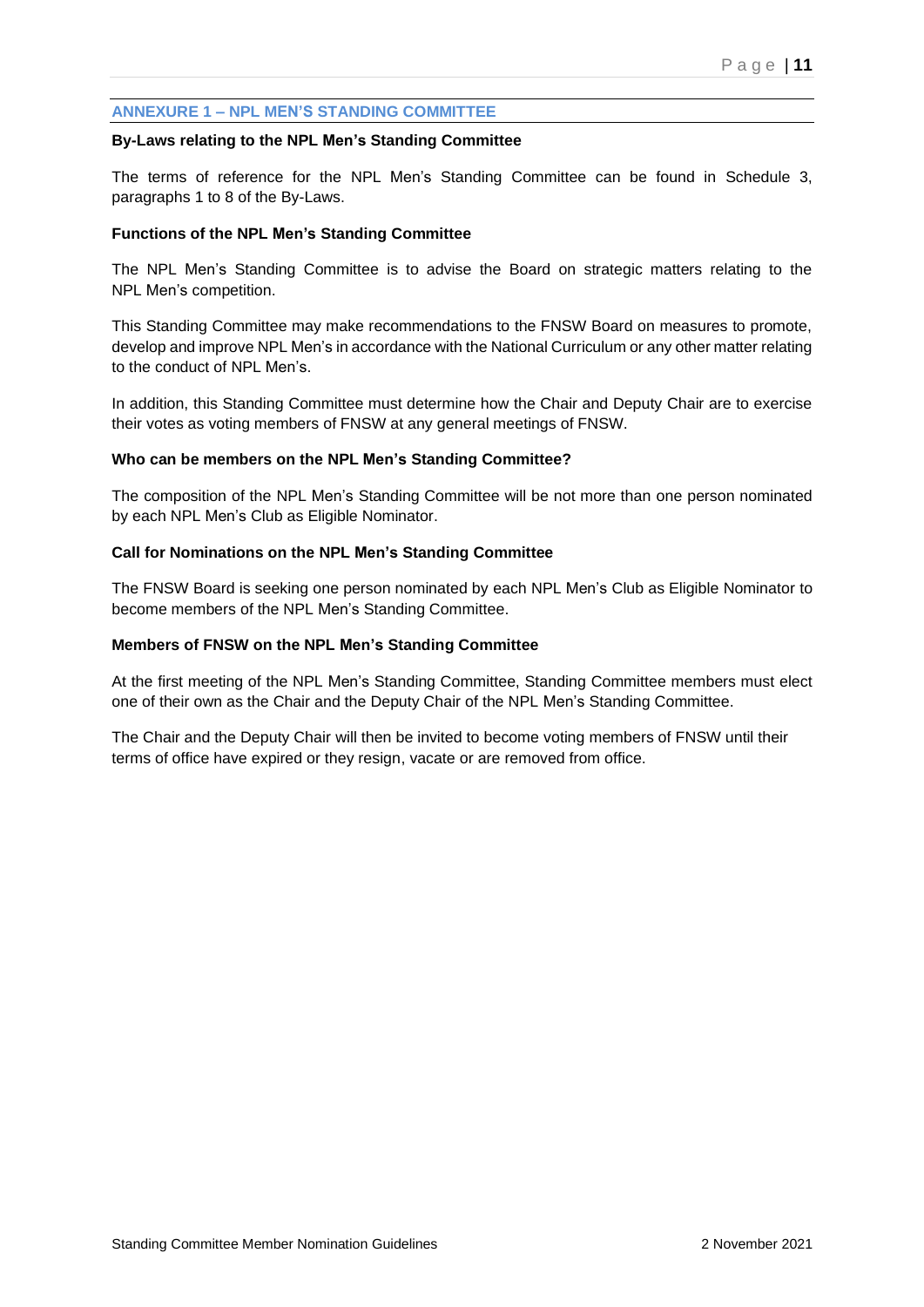# **ANNEXURE 2 – LEAGUE ONE MEN'S STANDING COMMITTEE**

#### **By-Laws relating to the League One Men's Standing Committee**

The terms of reference for the League One Men's Standing Committee can be found in Schedule 3, paragraphs 1 to 7 and 9 of the By-Laws.

## **Functions of the League One Men's Standing Committee**

The League One Men's Standing Committee is to advise the Board on strategic matters relating to the League One Men's competition.

This Standing Committee may make recommendations to the FNSW Board on measures to promote, develop and improve League One Men's in accordance with the National Curriculum or any other matter relating to the conduct of League One Men's.

In addition, this Standing Committee must determine how the Chair and Deputy Chair are to exercise their votes as voting Members of FNSW at any general meetings of FNSW.

## **Who can be members on the League One Men's Standing Committee?**

The composition of the League One Men's Standing Committee will be not more than one person nominated by each League One Men's Club as Eligible Nominator.

## **Call for Nominations on the League One Men's Standing Committee**

The FNSW Board is seeking one person nominated by each League One Men's Club as Eligible Nominator to become members of the League One Men's Standing Committee.

#### **Members of FNSW on the League One Men's Standing Committee**

At the first meeting of the League One Men's Standing Committee, Standing Committee members must elect one of their own as the Chair and the Deputy Chair of the League One Men's Standing Committee.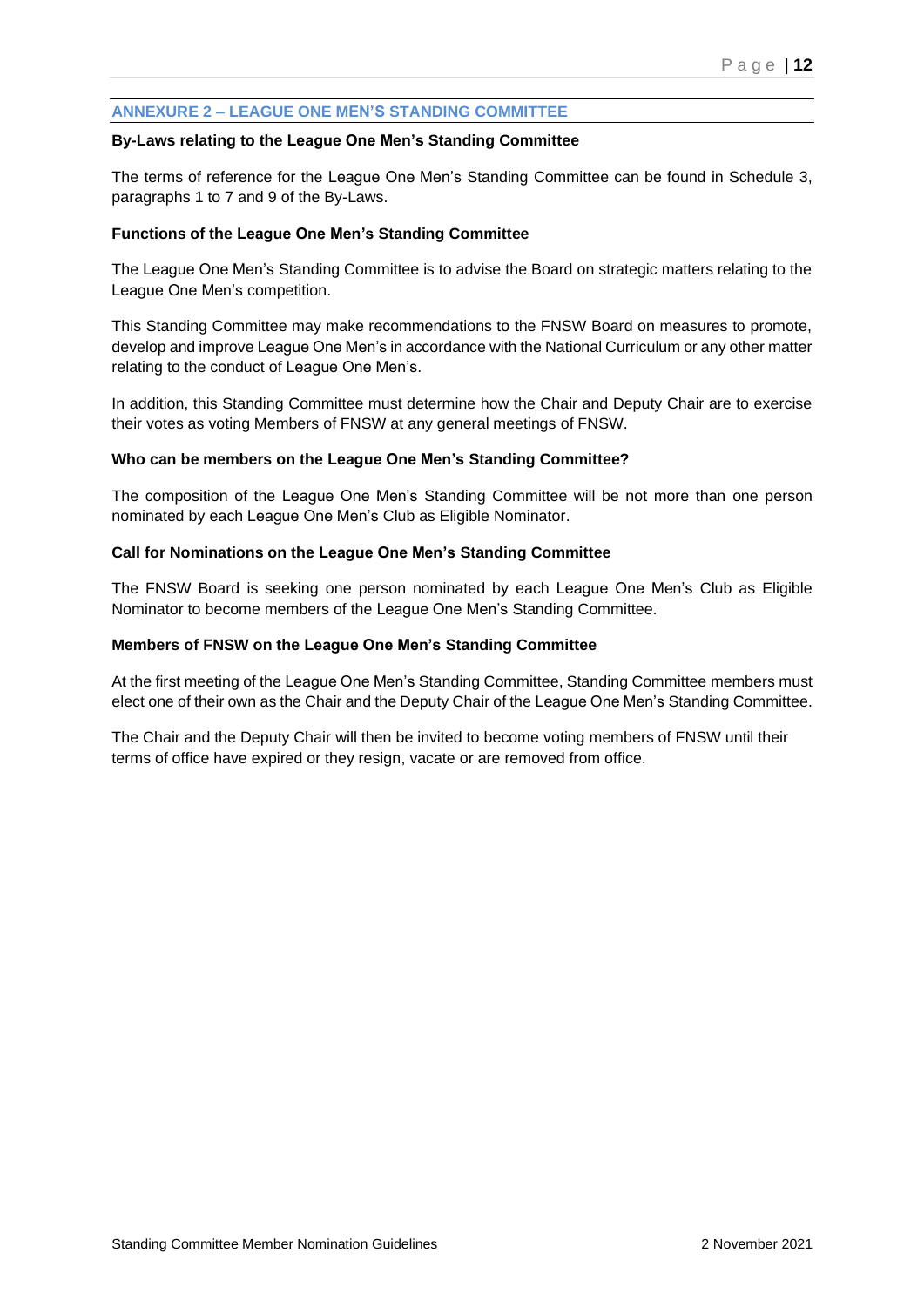# **ANNEXURE 3 – LEAGUE TWO MEN'S STANDING COMMITTEE**

#### **By-Laws relating to the League Two Men's Standing Committee**

The terms of reference for the League Two Men's Standing Committee can be found in Schedule 3, paragraphs 1 to 7 and 10 of the By-Laws.

## **Functions of the League Two Men's Standing Committee**

The League Two Men's Standing Committee is to advise the Board on strategic matters relating to the League Two Men's competition.

This Standing Committee may make recommendations to the FNSW Board on measures to promote, develop and improve League Two Men's in accordance with the National Curriculum or any other matter relating to the conduct of League Two Men's.

In addition, this Standing Committee must determine how the Chair and Deputy Chair are to exercise their votes as voting members of FNSW at any general meetings of FNSW.

#### **Who can be members on the League Two Men's Standing Committee?**

The composition of the League Two Men's Standing Committee will be not more than one person nominated by each League Two Men's Club as Eligible Nominator.

## **Call for Nominations on the League Two Men's Standing Committee**

The FNSW Board is seeking one person nominated by each League Two Men's Club as Eligible Nominator to become members of the League Two Men's Standing Committee.

#### **Members of FNSW on the League Two Men's Standing Committee**

At the first meeting of the League Two Men's Standing Committee, Standing Committee members must elect one of their own as the Chair and the Deputy Chair of the League Two Men's Standing Committee.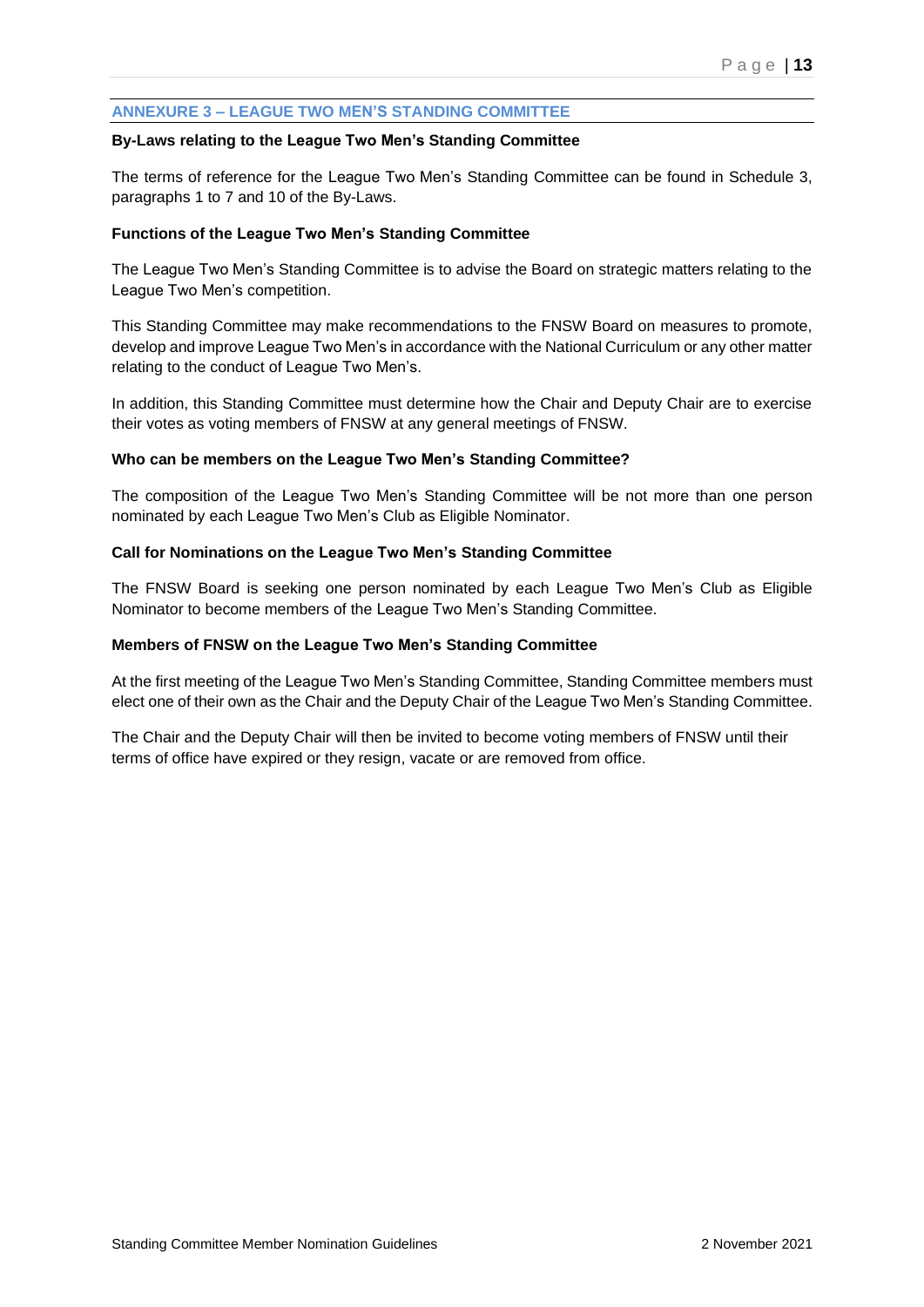# **ANNEXURE 4 – LEAGUE THREE MEN'S STANDING COMMITTEE**

#### **By-Laws relating to the League Three Men's Standing Committee**

The terms of reference for the League Three Men's Standing Committee can be found in Schedule 3, paragraphs 1 to 7 and 11 of the By-Laws.

#### **Functions of the League Three Men's Standing Committee**

The League Three Men's Standing Committee is to advise the Board on strategic matters relating to the League Three Men's competition.

This Standing Committee may make recommendations to the FNSW Board on measures to promote, develop and improve the League Three Men's in accordance with the National Curriculum or any other matter relating to the conduct of the League Three Men's.

In addition, this Standing Committee must determine how the Chair and Deputy Chair are to exercise their votes as voting members of FNSW at any general meetings of FNSW.

## **Who can be members on the League Three Men's Standing Committee?**

The composition of the League Three Men's Standing Committee will be not more than one person nominated by each League Three Men's Club as Eligible Nominator.

## **Call for Nominations on the League Three Men's Standing Committee?**

The FNSW Board is seeking one person nominated by each League Three Men's Club as Eligible Nominator to become members of the League Three Men's Standing Committee.

#### **Members of FNSW on the League Three Men's Standing Committee**

At the first meeting of the League Three Men's Standing Committee, Standing Committee members must elect one of their own as the Chair and Deputy Chair of the League Three Men's Standing Committee.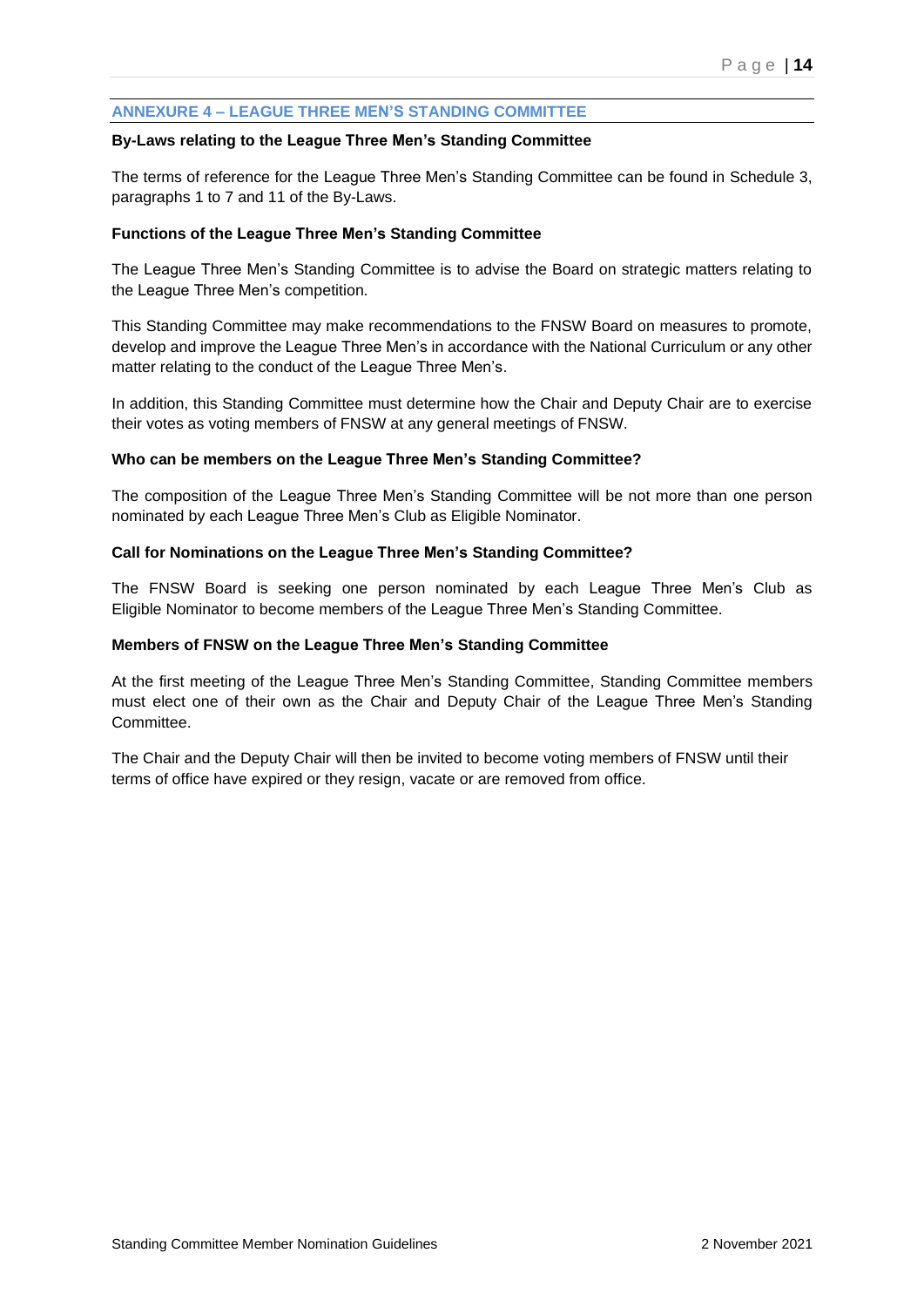# **ANNEXURE 5 – COACHES AND TECHNICAL ADVISORY PANEL**

#### **By-Laws relating to the Coaches and Technical Advisory Panel**

The terms of reference for the Coaches and Technical Advisory Panel can be found in Schedule 3, paragraphs 1 to 7 and 12 of the By-Laws.

#### **Functions of the Coaches and Technical Advisory Panel**

The Coaches and Technical Advisory Panel is to advise the Board on strategic matters relating to Football coaches and coaching.

The Coaches and Technical Advisory Panel may make recommendations to the FNSW Board on various strategic matters including:

- (a) methods of improving talent identification and development, and development pathways, for coaches;
- (b) delivery of programs for improving the coaching and teaching of Football;
- (c) delivery of coach accreditation courses and levels; and
- (d) coach behaviour and safety matters.

In addition, this Standing Committee must determine how the Chair and Deputy Chair are to exercise their votes as voting members of FNSW at any general meetings of FNSW.

#### **Who can be members on the Coaches and Technical Advisory Panel?**

The Coaches and Technical Advisory Panel will comprise a maximum of six Nominated Members nominated by two Eligible Nominators and a minimum of two Appointed Members.

The preferred composition of the Coaches and Technical Advisory Panel is as follows:

- (a) at least two persons who have an "A" license, "B" license or "C" license for coaches (or the equivalent thereof) (**Advanced Licence**), who have been nominated by two Eligible Nominators;
- (b) no more than one person who has a "goalkeeper" diploma (**Goalkeeper Diploma**), who has been nominated by two Eligible Nominators;
- (c) at least one person who has a "junior" license, "youth" license or a "grassroots" licence (or the equivalent thereof) (**Community Licence**), who has been nominated by two Eligible Nominators;
- (d) at least one person who coaches a Women's football team in the State (at any level), or who has done in the last 12 months, who has been nominated by two Eligible Nominators; and
- (e) no more than one person who coaches a futsal team in the State (at any level) or who has done so in the last 12 months, who has been nominated by two Eligible Nominators.

#### **Call for Nominations on the Coaches and Technical Advisory Panel**

The FNSW Board is seeking a maximum of six nominations from the broader Football community who meet at least one of the requirements above to become members of the Coaches and Technical Advisory Panel.

#### **Members of FNSW on the Coaches and Technical Advisory Panel**

At the first meeting of the Coaches and Technical Advisory Panel, Standing Committee members must elect one of their own as the Chair and Deputy Chair of the Coaches and Technical Advisory Panel.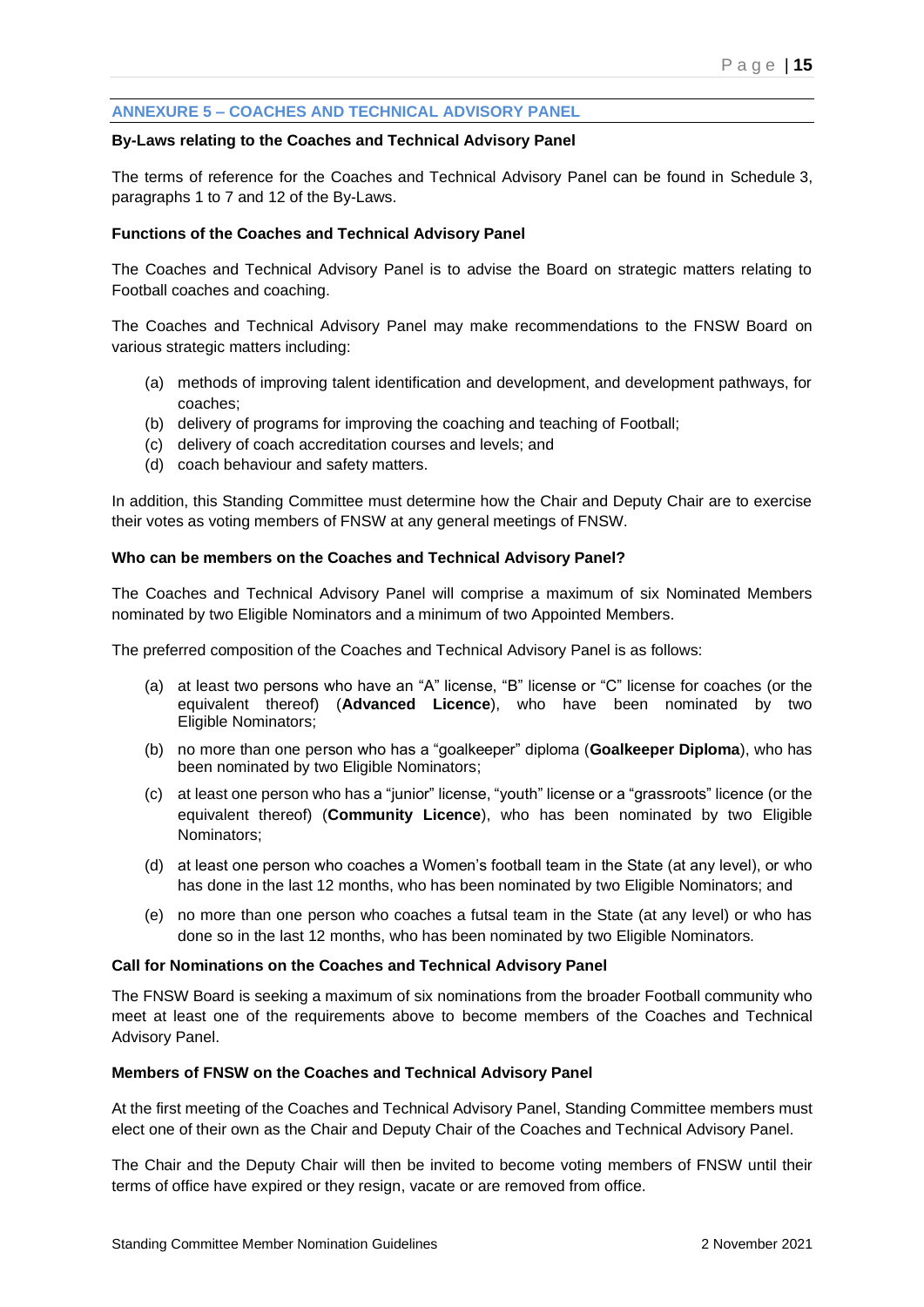## **ANNEXURE 6 – WOMEN'S STANDING COMMITTEE**

#### **By-Laws relating to the Women's Standing Committee**

The terms of reference for the Women's Standing Committee can be found in Schedule 3, paragraphs 1 to 7 and 13 of the By-Laws.

#### **Functions of the Women's Standing Committee**

The Women's Standing Committee is to advise the Board on strategic matters relating to women's Football.

This Standing Committee may make recommendations to the FNSW Board on various strategic matters including:

- (a) methods to improve accessibility so more females can participate as players, coaches, referees, administrators, volunteers and/or committee members at all levels of football;
- (b) methods to improve talent identification, growth, retention and development of female players;
- (c) connection with the W-League or the equivalent national competition for women;
- (d) measures to promote, develop and improve women's competitions in the NSW in accordance with the National Curriculum;
- (e) strategies to assist Clubs and Associations to raise standards of female football facilities, implement effective female-friendly programs, including behaviour initiatives, and to encourage and provide more opportunities for women to become involved in key decisionmaking roles; and
- (f) any other matter relating to the conduct of women's football in the NSW.

In addition, this Standing Committee must determine how the Chair and Deputy Chair are to exercise their votes as voting members of FNSW at any general meetings of FNSW.

#### **Who can be members on the Women's Standing Committee?**

The Women's Standing Committee will comprise not less than six but not greater than eight members.

At least 50% of the members of the Women's Standing Committee must be female.

The preferred composition of the Women's Standing Committee is as follows:

- (a) no more than two persons who play for, coach, manage or administer a Women's team or Club in an Association Zone or Branch Zone competition, or who have done so in the last 12 months, who have been nominated by two Eligible Nominators;
- (b) no more than two persons who play for, coach, manage or administer a Women's premier league or state league Club, or who have done so in the last 12 months, who have been nominated by two Eligible Nominators;
- (c) no more than two persons who play for, coach, manage or administer a Women's team or Club in the State (at any level), or who have done so in the last 12 months, nominated by two Association Zones as the Eligible Nominators; and
- (d) no more than two persons who play for, coach, manage or administer a Women's team or Club in the State (at any level), or who have done so in the last 12 months, nominated by the two Branch Zones as the Eligible Nominators.

## **Call for Nominations on the Women's Standing Committee**

The FNSW Board is seeking a maximum of eight nominations from the broader Football community who meet at least one of the requirements set out above to become members of the Women's Standing Committee.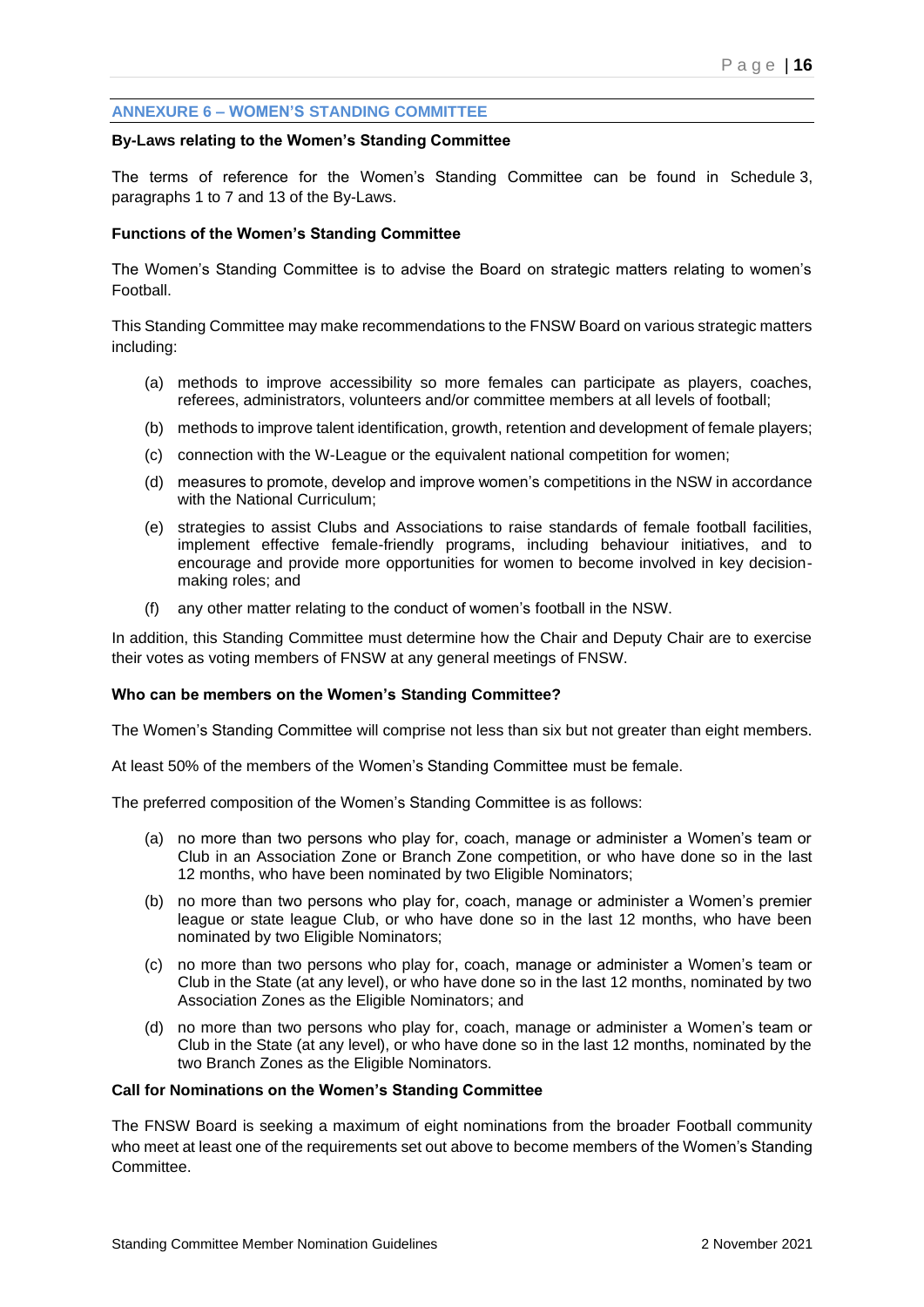# **Members of FNSW on the Women's Standing Committee**

At the first meeting of the Women's Standing Committee, Standing Committee members must elect one of their own as the Chair and Deputy Chair of the Women's Standing Committee.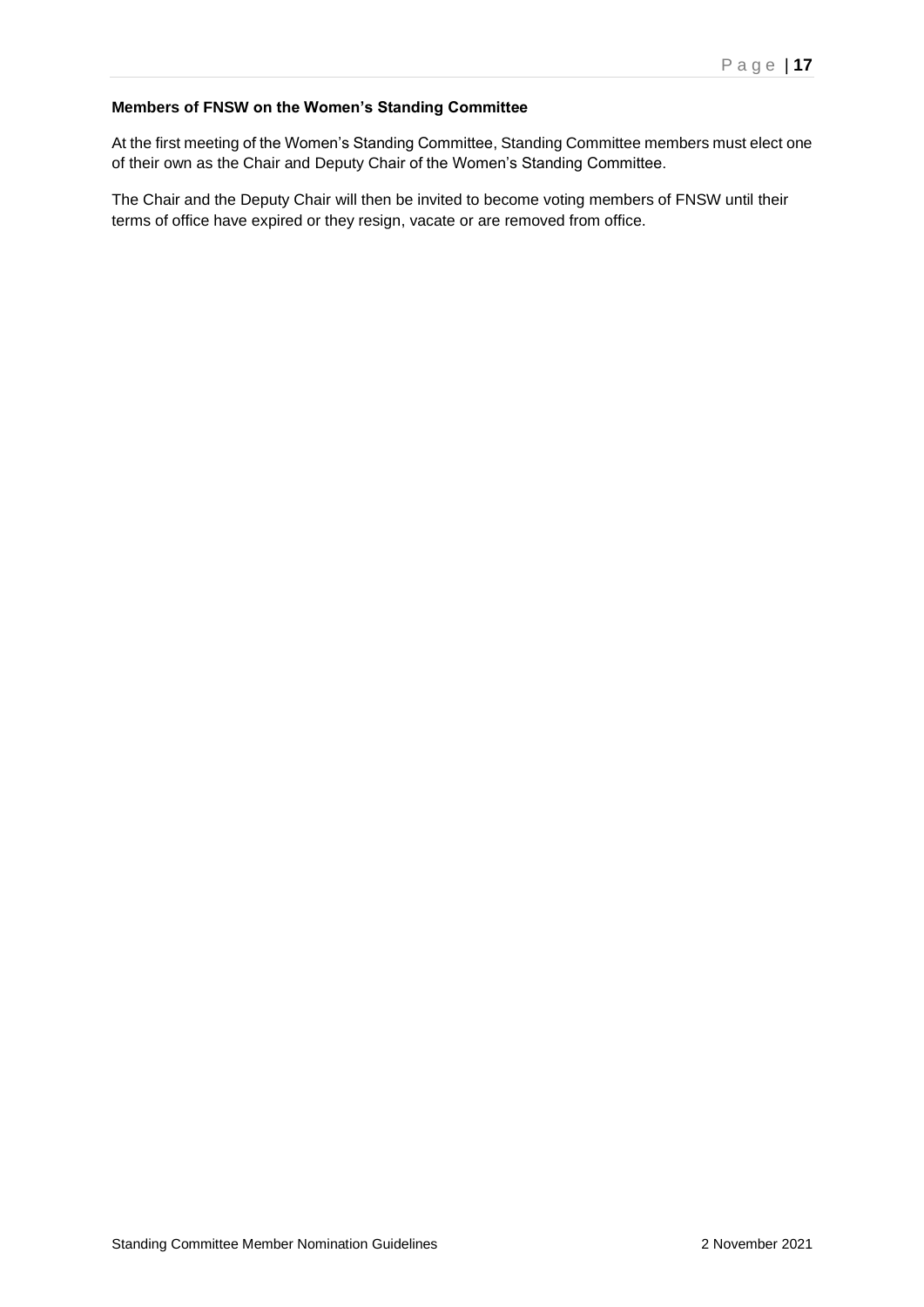# **ANNEXURE 7 – REFEREES ADVISORY PANEL**

#### **By-Laws relating to the Referees Advisory Panel**

The terms of reference for the Referees Advisory Panel can be found in Schedule 3, paragraphs 1 to 7 and 14 of the By-Laws.

#### **Functions of the Referees Advisory Panel**

The Referees Advisory Panel is to advise the Board on strategic matters relating to referees.

The Referees Advisory Panel may make recommendations to the FNSW Board on various strategic matters including:

- (a) incorporation of the National Curriculum into strategic plans;
- (b) development of a referee assessment program;
- (c) development of a referee coaching and development program;
- (d) development of a referee education program;
- (e) elite referee panel selections;
- (f) nominations of referees to the FA Elite Referee Panel and youth championships; and
- (g) referee policy development.

In addition, this Standing Committee must determine how the Chair and Deputy Chair are to exercise their votes as voting members of FNSW at any general meetings of FNSW.

#### **Who can be members on the Referees Advisory Panel?**

The Referees Advisory Panel will comprise not less than six but not greater than eight members.

The composition of the Referees Advisory Panel is as follows:

- a maximum of two Nominated Members each nominated in accordance with the By-Laws; and
- a minimum of four Appointed Members.

The preferred composition of the Referees Advisory Panel is as follows:

- (a) at least two persons who hold Level 1 Referee accreditation and have officiated at FIFA or national level, who have been nominated by two Eligible Nominators;
- (b) at least one person who holds Level 1 Referee accreditation and has officiated at premier league or state league level (men's or women's), who has been nominated by two Eligible Nominators;
- (c) at least one person who holds Level 3 Referee accreditation and is a member of a Referees Body, who has been nominated by two Referees Bodies as Eligible Nominators; and
- (d) no more than one person who holds Level 3 Futsal Referee accreditation and officiates for the NSW Futsal Referees Association, or who has done so in the last five years, who has been nominated by the NSW Futsal Referees Association.

#### **Call for Nominations on the Referees Advisory Panel**

The FNSW Board is seeking a maximum of two nominations from the broader Football community to become members of the Referees Advisory Panel.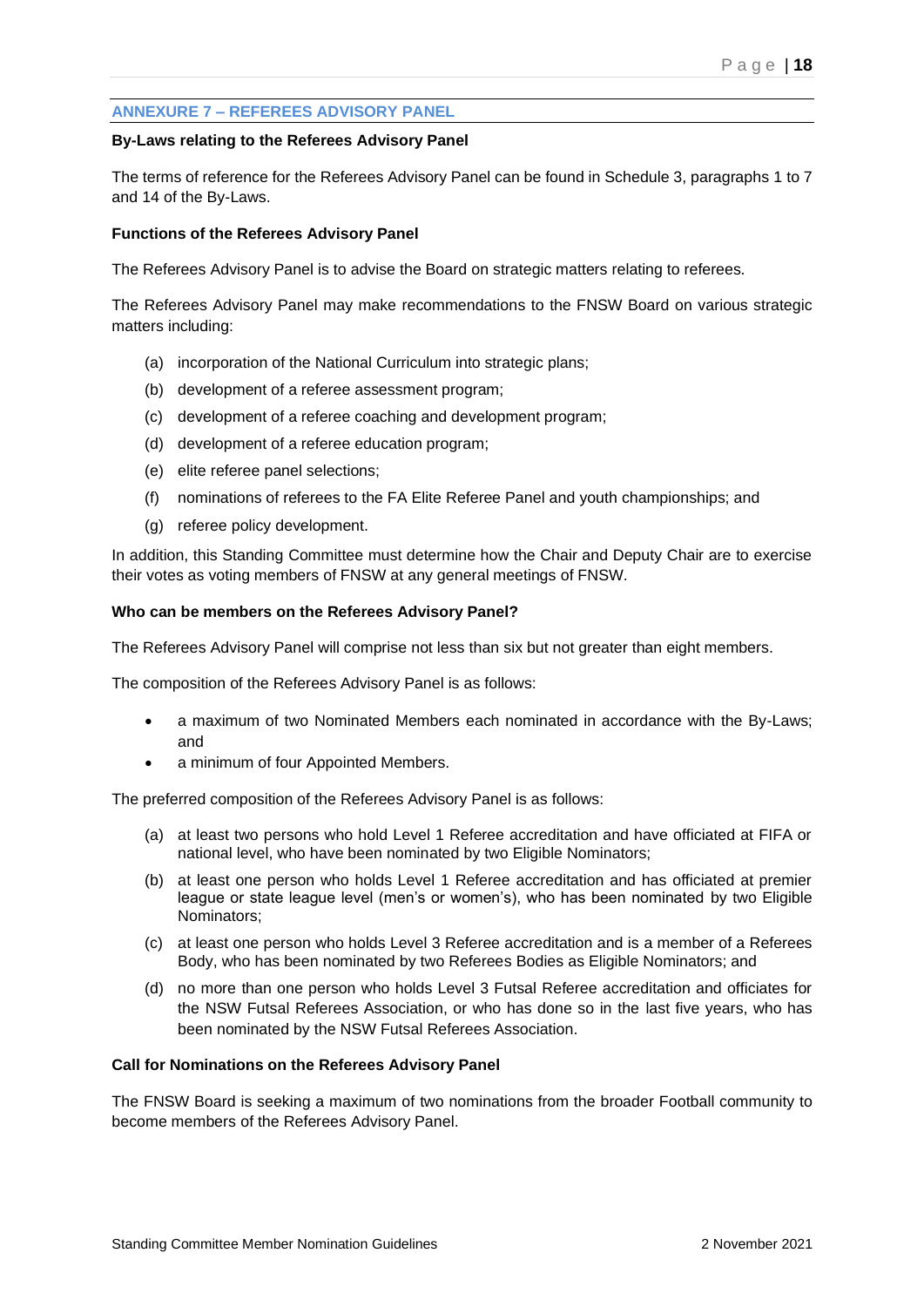# **Members of FNSW on the Referees Advisory Panel**

At the first meeting of the Referees Advisory Panel, Standing Committee members must elect one of their own as the Chair and Deputy Chair of the Coaches and Technical Advisory Panel.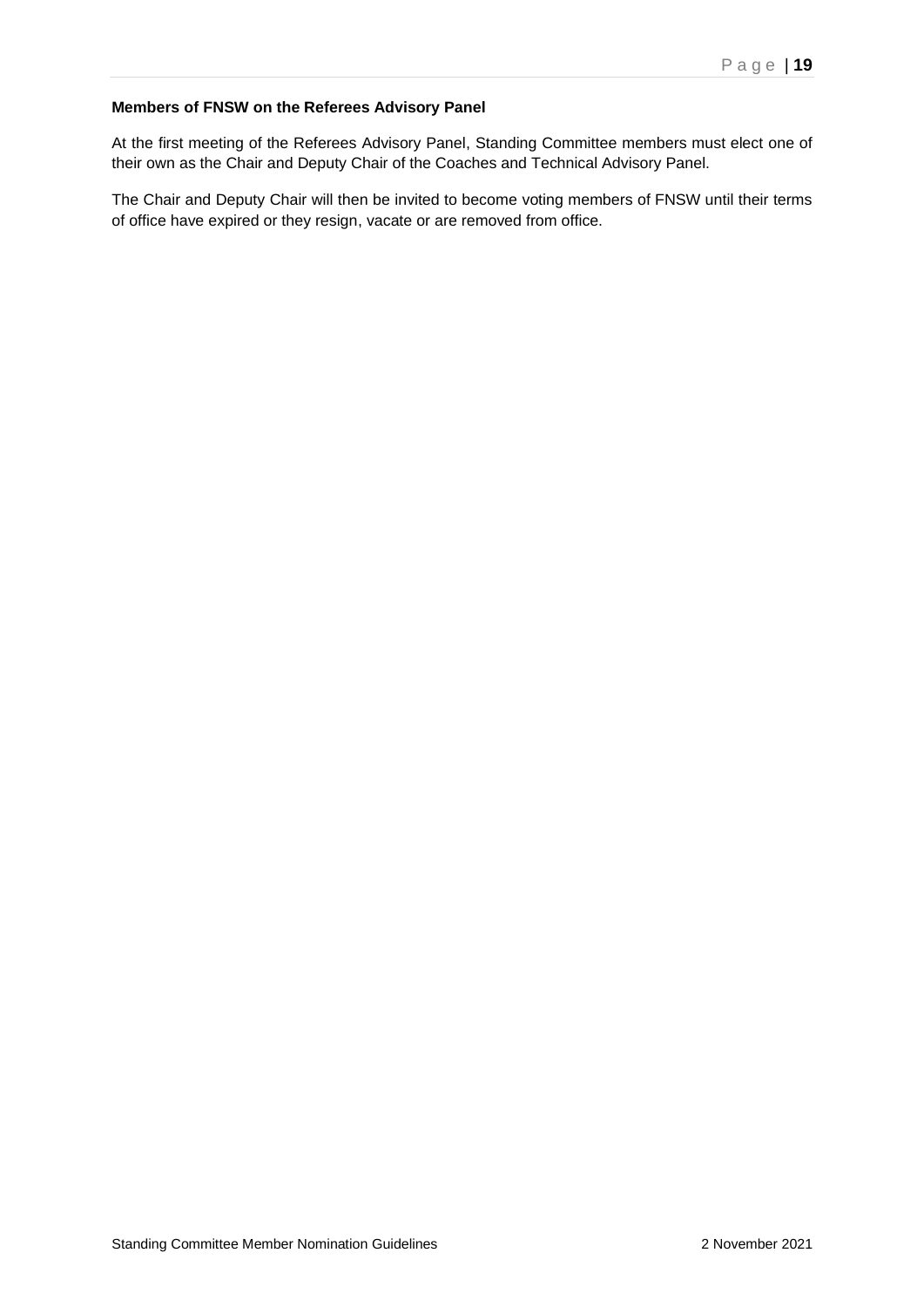## **ANNEXURE 8 – ASSOCIATIONS STANDING COMMITTEE**

#### **By-Laws relating to the Associations Standing Committee**

The terms of reference for the Associations Standing Committee can be found in Schedule 3, paragraphs 1 to 7 and 15 of the By-Laws.

#### **Functions of the Associations Standing Committee**

The Associations Standing Committee is to advise the Board on matters relating to grassroots Football in NSW.

This Standing Committee may make recommendations to the FNSW Board on various strategic matters including:

- (a) methods of improving talent identification and development, growth, retention of community players, coaches and referees and development pathways, for grassroots Football players in accordance with the National Curriculum;
- (b) delivery of programs for improving the teaching of Football in accordance with the National Curriculum;
- (c) measures to promote, develop and improve grassroots Football competitions in accordance with the National Curriculum; and
- (d) player behaviour and safety matters.

In addition, this Standing Committee must determine how the Chair and Deputy Chair are to exercise their votes as voting members of FNSW at any general meetings of FNSW.

#### **Who can be members on the Associations Standing Committee?**

The composition of the Associations Standing Committee will be

- (a) no more than one person nominated by each of the metropolitan Associations as Eligible Nominator; and
- (b) no more than one person nominated by each of the Branches as Eligible Nominator.

#### **Call for Nominations on the Associations Standing Committee**

The FNSW Board is seeking one person nominated by each of the metropolitan Associations and by each of the Branches as Eligible Nominator to become members of the Associations Standing Committee.

#### **Members of FNSW on the Associations Standing Committee**

At the first meeting of the Associations Standing Committee, Standing Committee members must elect one of their own as the Chair and Deputy Chair of the Associations Standing Committee.